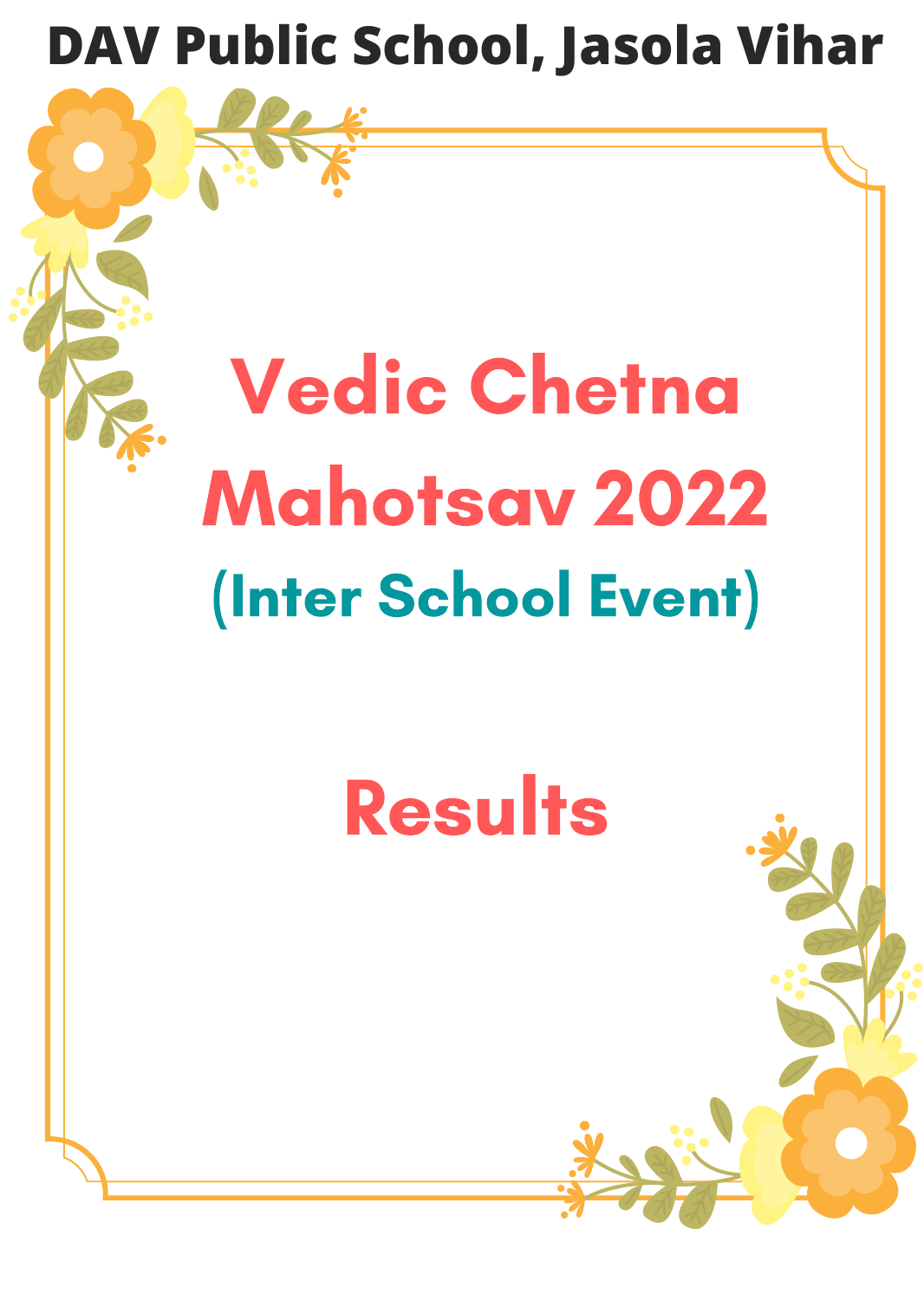#### **Vedic Mantra Ucharan Classes : 4 - 5**

**First - Anvita Vij DAV Public School, Sec-14, Gurugram Simran DAV Public School, Jasola Vihar**

 **Second - Anshika Jain DAV Public School, Sec-14, Gurugram Alok Kumar Rout DAV Public School, Jasola Vihar**

 **Third - Bhavika Bhoj DAV Public School. R.K. Puram**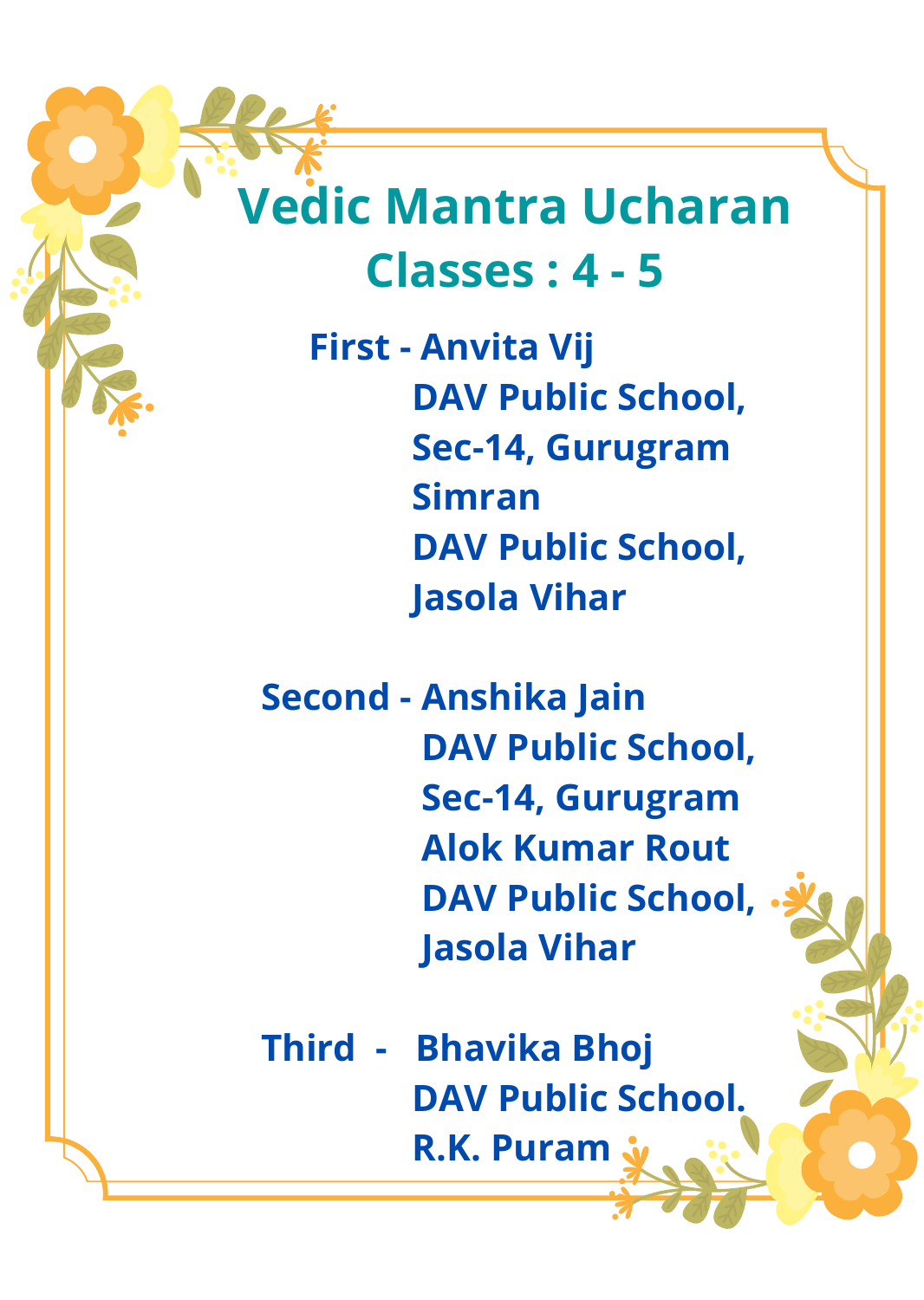#### **Vedic Mantra Ucharan Classes : 6 - 8**

**First - Antara Chakraborty S.R. DAV Public School, Dayanand Vihar Dyutit Bhatt DAV Public School, Jasola Vihar**

 **Second - Ananya Arora DAV Public School, Sec-14, Gurugram**

 **Third - Drishti Kashyap DAV Centenary Public School Paschim Enclave**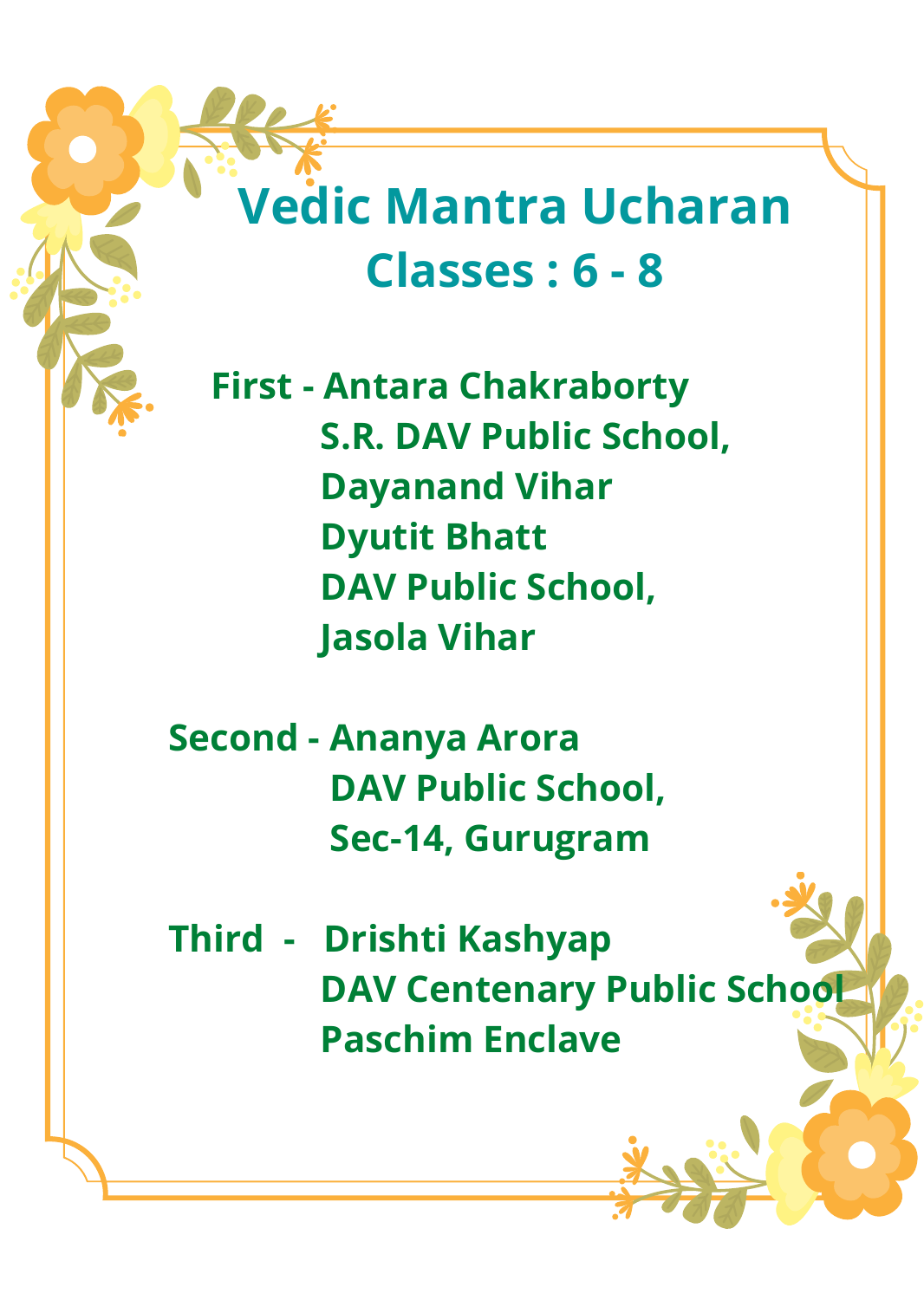#### **Gayatri Mantra Ucharan Classes : 2 - 3**

 **First - Ruhani Kundra DAV Public School, Jasola Vihar**

 **Second - Abhinnya DAV Public School, Jasola Vihar Sanskar DAV Public School Gole Market**

 **Third - Manan DAV Public School Gole Market**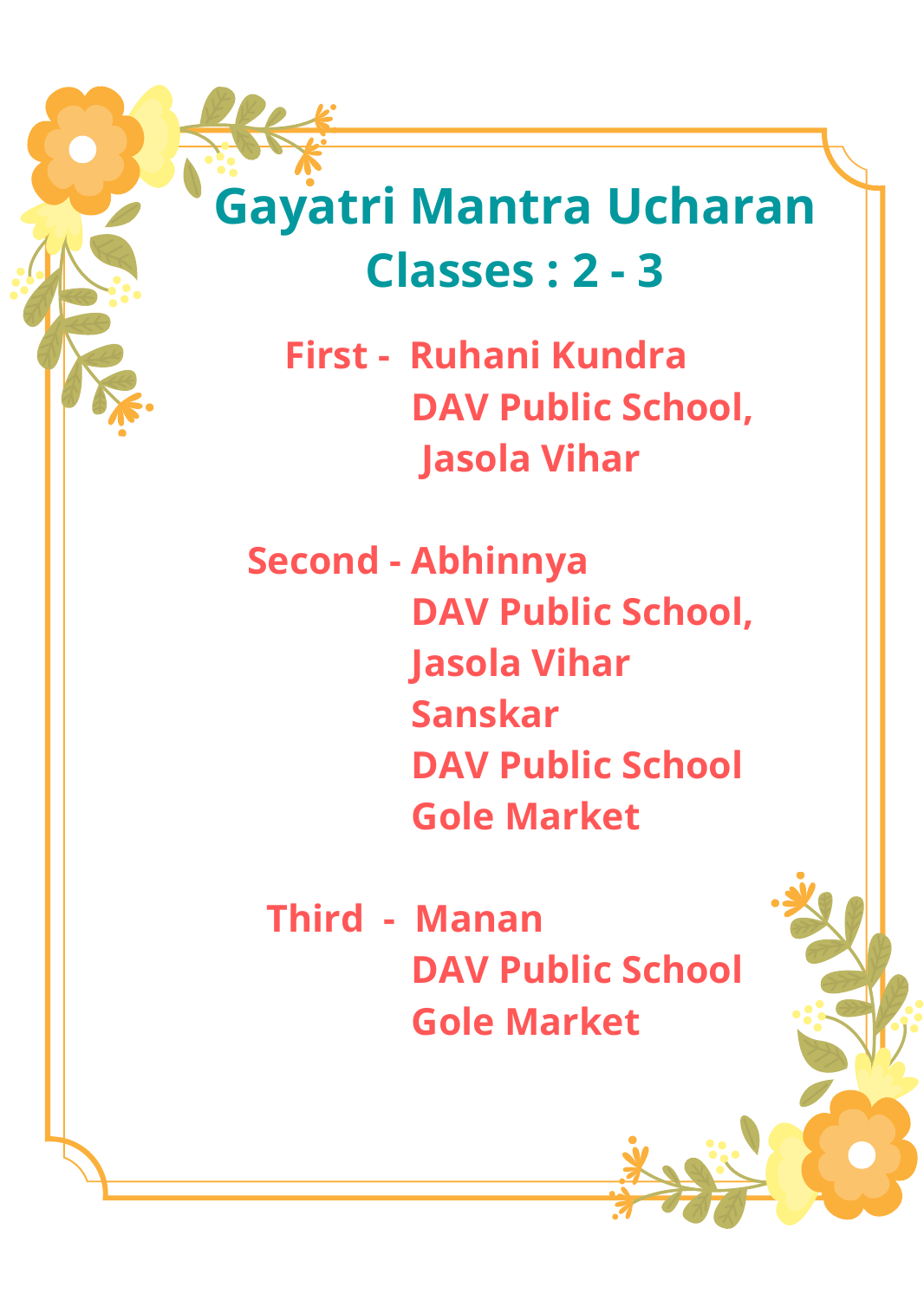#### **Vedic Geet Classes : 9-12**

**First - Barsha Priyadarshan DAV Public School, Narela Diya Jha DAV Centenary Public School, Paschim Enclave**

 **Second - Dravya Shukla S.L. Suri DAV Public School Janak Puri Yusra Jahan DAV Public School Jasola Vihar**

 **Third - Samridhi Singh DAV Public School Shrestha Vihar Shwetalina Mohanty DAV Public School Kailash Hills**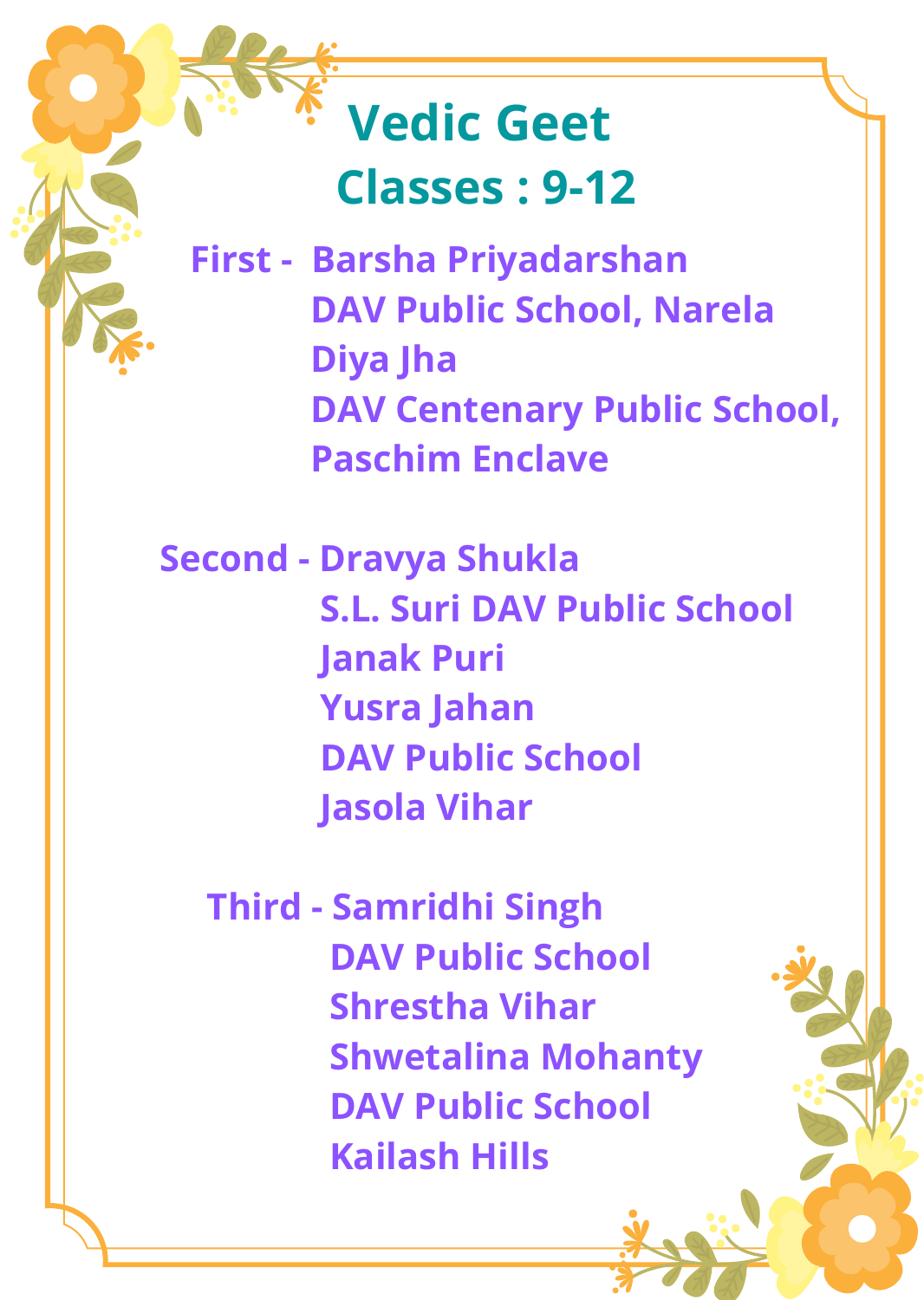#### **Essay Writing (Hindi) Classes : 9-10**

**First - Rishabh Kant Sinha DAV Centenary Public School, Paschim Enclave**

**Second - Bhavya Setia DAV Public School Kailash Hills Stuti Sharma DAV Public School, Sec-14, Gurugram**

**Third - Navya Mittal DAV Public School Sec-14, Gurugram Mallika Srivastav DAV Public School Jasola Vihar**

**Consolation - Dev Chawla S.L. Suri DAV Public School Janak Puri**